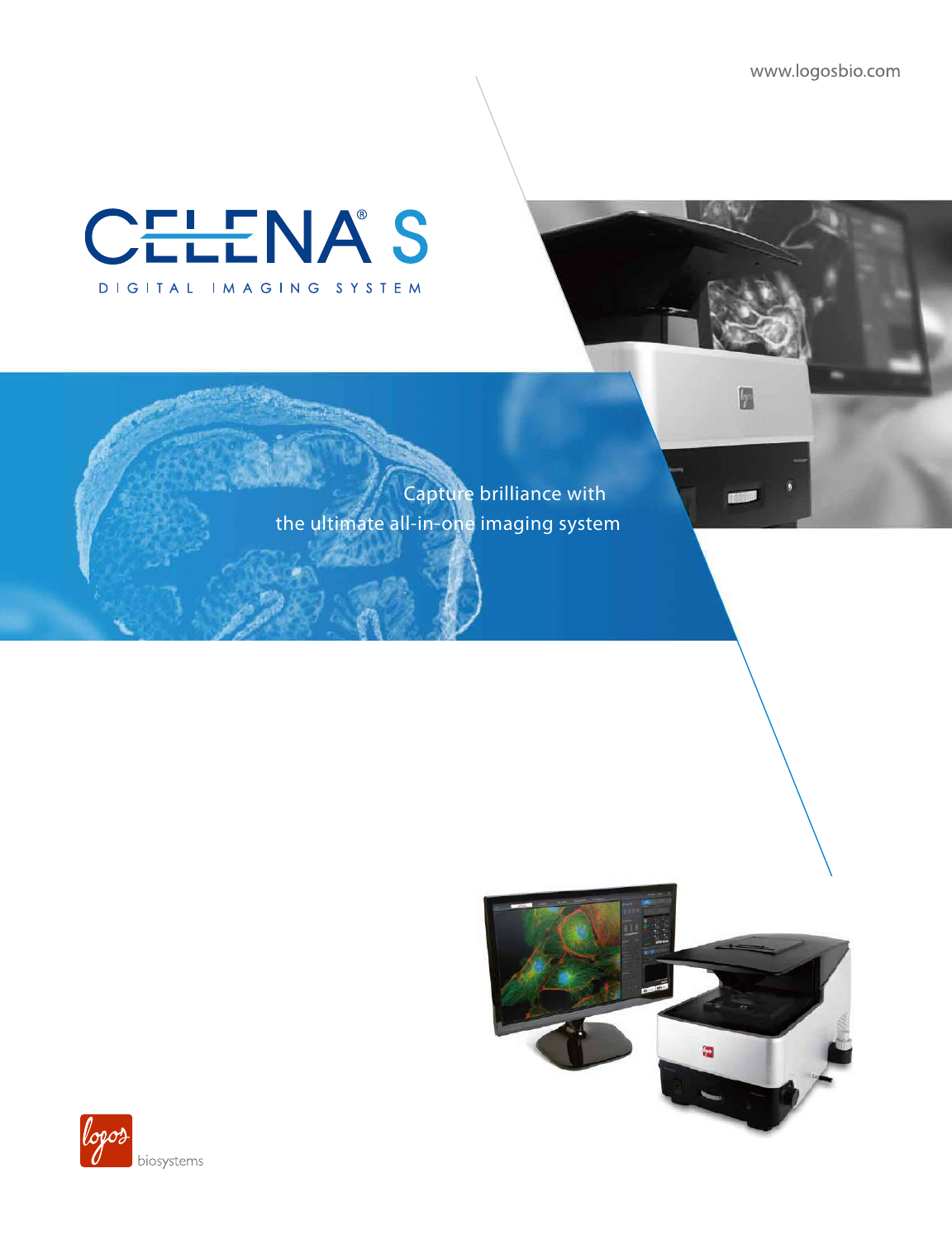

## **Highlights**

All-in-one system for your benchtop High quality precision optics Advanced LED filter cube technology Sensitive scientific-grade CMOS sensor 128 GB onboard computer Sophisticated image analysis software

#### The future of imaging is here.

One instrument for imaging and data analysis. One instrument to replace the complex setup of traditional fluorescence microscopes, extensive imaging equipment, computers, and image analysis software. Small, powerful, and easy to use, the CELENA® S Digital Imaging System makes capturing publication-quality fluorescence, brightfield, and phase contrast images a breeze. User-friendly software accommodates a wide range of imaging applications such as image capture, analysis, live cell imaging, Z-stack imaging, and even automated cell counting.



### Exquisite images and powerful data analysis with the CELENA® S

The CELENA® S is an all-in-one digital imaging system for your benchtop, equipped with advanced precision optics, a highly sensitive scientific grade CMOS sensor, digitally controlled LED light sources with hard-coated fluorescence filters, and a computer with image analysis software. Interchangeable objectives, filter cubes, and vessel holders accommodate a wide range of imaging needs. An onstage incubation system gives precise control over temperature, humidity, and gases for live cell monitoring. Remarkably sophisticated yet simple software makes it easy to acquire and analyze multicolor fluorescence, brightfield, Z-stack, and time lapse images as well as monitor cell growth, concentration, and viability.



### New! Onstage incubation system

Composed of an environmental chamber, temperature controller, and a gas mixer, the new onstage incubation system supports various live cell imaging applications. Researchers can control the temperature, humidity, and gas content with precision. Live cells can be monitored with the time lapse function or the growth monitor on the CELENA® S.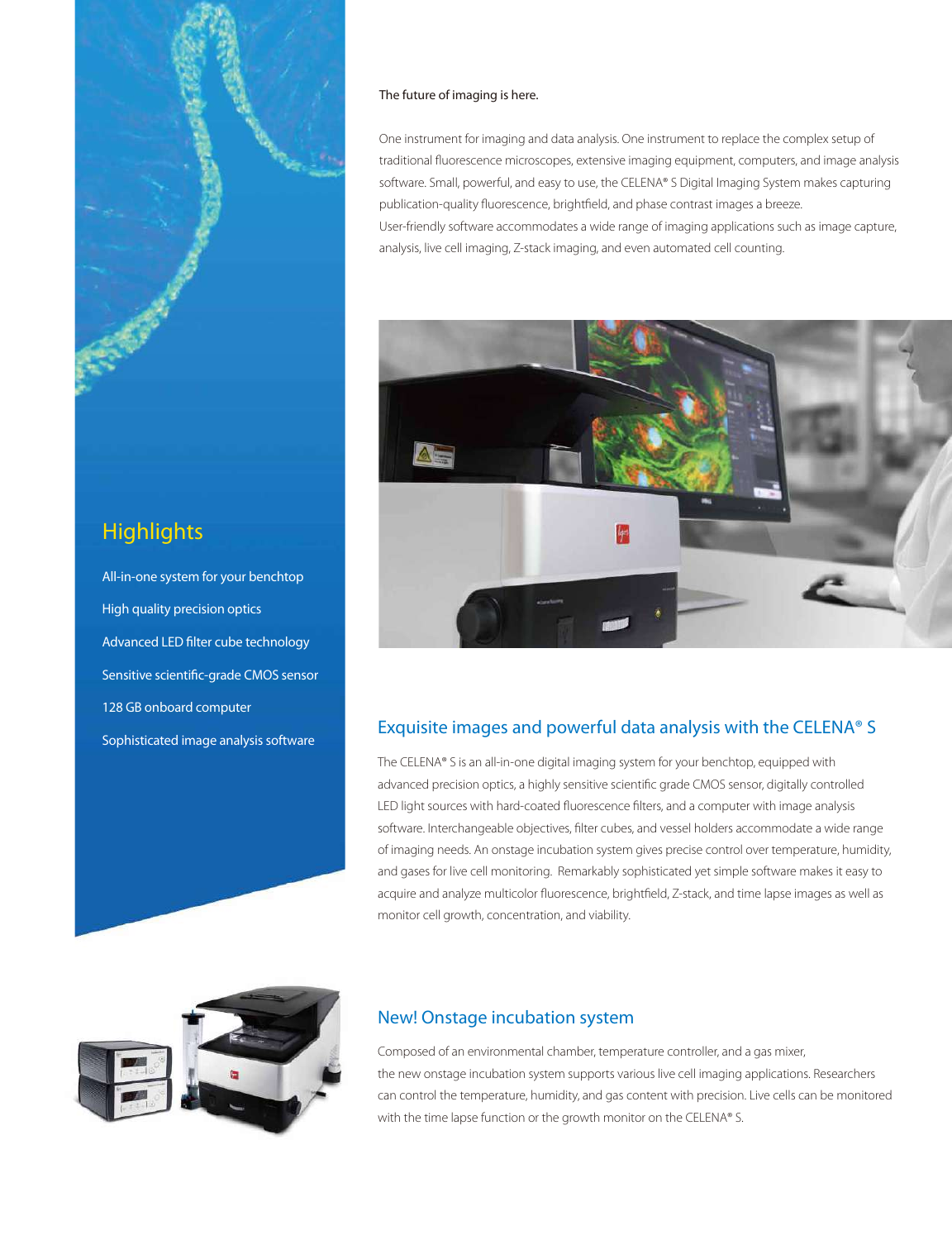# **Key software features**



### Multicolor fluorescence and brightfield imaging

Capture, overlay, edit, and save multichannel fluorescence images with the simple user interface. Stellar optics and adjustable transmitted light allow for high quality brightfield and phase contrast imaging.





### Onboard data analysis

Choose from a variety of measurement and annotation tools to analyze your images immediately upon capture. Export data and annotated images easily via USB.



## Live cell monitoring

Monitor live cells with the time lapse function or the growth monitor. Set up the onstage incubator to control the temperature, humidity, and  $\mathsf{CO}_2\!\!/\mathsf{O}_2$ levels for your cells.





## Z-stack imaging

Capture multiple images along the Z-axis with the Z-stack function.





### Automated cell count and viability analysis

Check cell concentration and viability with the onboard automated cell counter. Count data and images can be stored onboard or exported via USB.

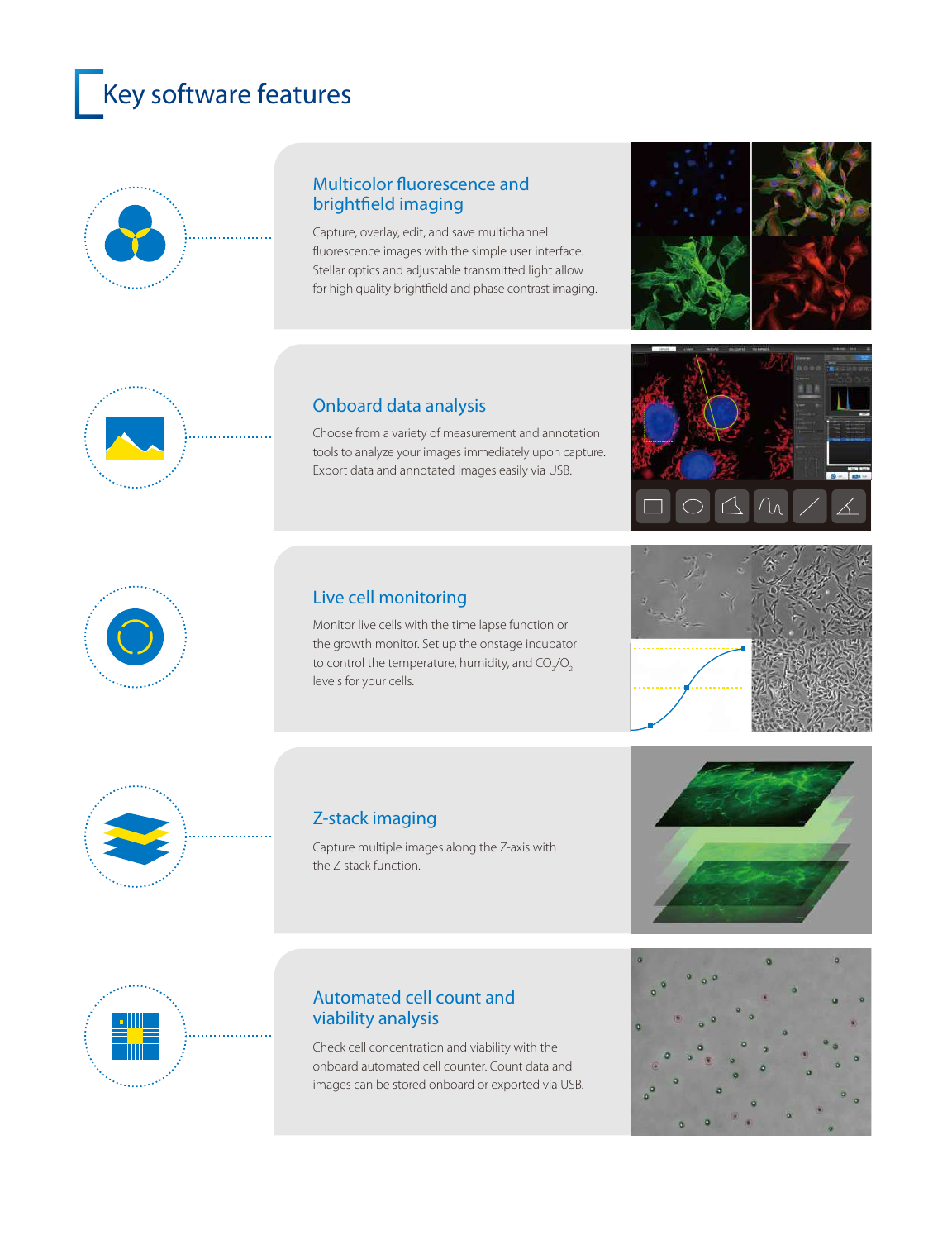# LED fluorescence

CELENA® S LED filter cubes combine LEDs and optical filters for precise control over powerful and uniform illumination. LEDs have an exceptionally long lifetime, do not generate excessive heat, and can be turned on and off instantly without consequence. The hard-coated optical filters provide high transmission efficiencies, making the CELENA® S highly sensitive to even the faintest of fluorescence signals. The interchangeable CELENA® S LED filter cubes allow for diverse and robust fluorescence imaging applications.

Sensitive fluorescence detection *- hard-coated filters and a short light path* Precise control for consistent illumination *- adjustable intensity, gain, and exposure* Low maintenance costs *LED lifetime of 50,000+ hours* Energy-efficient *- does not generate excessive heat, no warm-up or cool-down time required* Interchangeable - 12+ LED filter cubes, custom configurations available



|  | Cat#   | <b>LED Filter Cube</b> | Ex (nm) | Em (nm) |  |
|--|--------|------------------------|---------|---------|--|
|  | 110101 | DAPI                   | 375/28  | 460/50  |  |
|  | 110102 | <b>EGFP</b>            | 470/30  | 530/50  |  |
|  | 110103 | <b>RFP</b>             | 530/40  | 605/55  |  |
|  | 110104 | mCherry                | 580/25  | 645/75  |  |
|  | 110105 | <b>ECFP</b>            | 436/20  | 480/40  |  |
|  | 110106 | <b>EYFP</b>            | 500/20  | 535/30  |  |
|  | 110107 | <b>DSRed</b>           | 530/40  | 620/60  |  |
|  | 110108 | Cy5                    | 620/60  | 700/75  |  |
|  | 110109 | Cy7                    | 710/75  | 810/90  |  |
|  | 110110 | Cy3/TRITC Long Pass    | 530/40  | 570lp   |  |
|  | 110111 | <b>GFP Long Pass</b>   | 470/40  | 500lp   |  |
|  | 110112 | Cy5 Long Pass          | 620/60  | 665lp   |  |
|  | 110113 | <b>Custom Filters</b>  |         |         |  |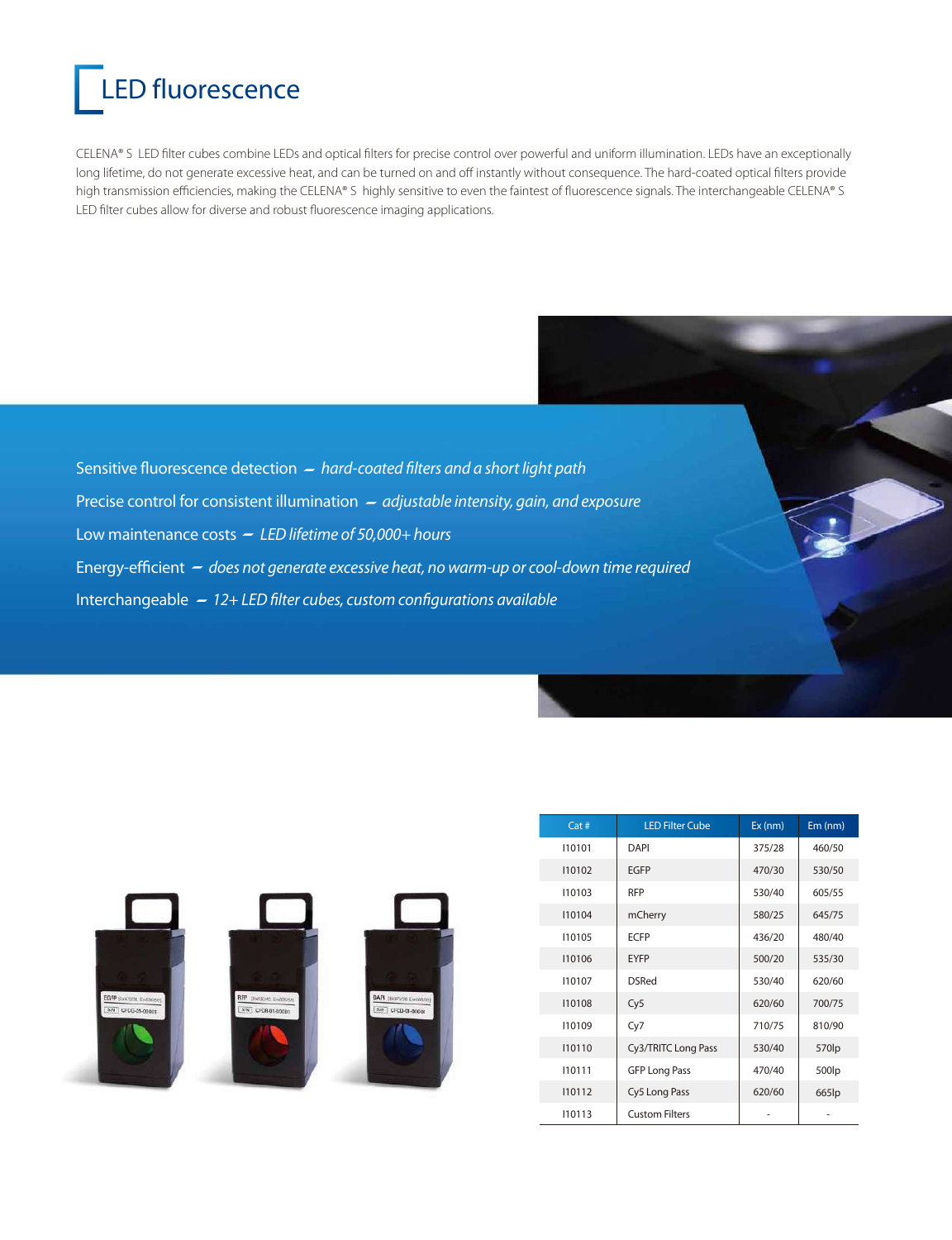# Outstanding optics, outstanding image quality

The CELENA® S has a wide selection of high precision optics for high-resolution, publication-quality images. The objectives accommodate different types of sample vessels for various imaging applications.





### Plan Achromatic Objectives

Objectives for routine brightfield, phase contrast, and fluorescence imaging with most cell culture vessels. Standard correction for color, focus, and optical aberrations

| Cat#   | Objective           | <b>NA</b> | WD (mm) | <b>Brightfield</b> | Phase<br>Contrast | $LWD*$ | Coverslip<br>correction<br>(mm) | <i>Immersion</i>         |
|--------|---------------------|-----------|---------|--------------------|-------------------|--------|---------------------------------|--------------------------|
| 110001 | TC PlanAchro 4X Ph  | 0.13      | 17.3    | O                  | $\Omega$          | O      | ۰                               | $\sim$                   |
| 110002 | TC PlanAchro 10X Ph | 0.25      | 7.6     | $\Omega$           | $\Omega$          | O      | $\overline{\phantom{a}}$        | $\overline{\phantom{a}}$ |
| 110003 | TC PlanAchro 20X Ph | 0.4       | 7.0     | $\Omega$           | $\Omega$          | O      | ۰                               | $\sim$                   |
| 110004 | TC PlanAchro 40X Ph | 0.65      | 2.8     | $\Omega$           | $\Omega$          | O      | $\overline{\phantom{a}}$        | $\overline{\phantom{a}}$ |

### Plan Fluorite Objectives

Objectives for sensitive fluorescence imaging and higher resolution brightfield imaging. Higher level of correction for color, focus, and optical aberrations.

| Cat#   | Objective               | <b>NA</b> | WD (mm) | <b>Brightfield</b> | Phase<br>Contrast        | $LWD*$   | Coverslip<br>correction<br>(mm) | <i>Immersion</i>         |
|--------|-------------------------|-----------|---------|--------------------|--------------------------|----------|---------------------------------|--------------------------|
| 110005 | <b>TC PlanFluor 4X</b>  | 0.13      | 17.5    | $\Omega$           | $\overline{\phantom{a}}$ | O        | ۰                               | $\overline{\phantom{a}}$ |
| 110006 | <b>TC PlanFluor 10X</b> | 0.3       | 7.5     | $\Omega$           | $\overline{\phantom{a}}$ | $\Omega$ | $\overline{\phantom{a}}$        | $\overline{\phantom{a}}$ |
| 110007 | <b>TC PlanFluor 20X</b> | 0.4       | 7.5     | $\Omega$           | $\overline{\phantom{a}}$ | O        | ۰                               | $\sim$                   |
| 110008 | TC PlanFluor 40X        | 0.6       | 2.9     | $\Omega$           | -                        | $\Omega$ | $\overline{\phantom{a}}$        | $\overline{a}$           |

### Plan Apochromatic Objectives

Objectives for the highest resolution and most sensitive fluorescence imaging. Highest level of correction for color, focus, and optical aberrations.

| Cat#   | Objective                      | <b>NA</b> | WD (mm) | <b>Brightfield</b> | Phase<br>Contrast        | $LWD*$                   | Coverslip<br>correction<br>(mm) | <b>Immersion</b> |
|--------|--------------------------------|-----------|---------|--------------------|--------------------------|--------------------------|---------------------------------|------------------|
| 110013 | Plan Apochromat Fluor 1.25X    | 0.04      | 3.7     | $\Omega$           | $\sim$                   | $\sim$                   | ٠                               |                  |
| 110014 | Plan Apochromat Fluor 4X       | 0.13      | 17.2    | $\Omega$           | $\overline{\phantom{a}}$ | $\overline{\phantom{a}}$ | $\sim$                          |                  |
| 110009 | Plan Apochromat Fluor 10X      | 0.3       | 8.6     | $\Omega$           | $\overline{\phantom{a}}$ | $\overline{\phantom{a}}$ | 0.17                            |                  |
| 110010 | Plan Apochromat Fluor 20X      | 0.65      | 0.7     | $\Omega$           |                          | $\overline{\phantom{a}}$ | 0.17                            |                  |
| 110011 | Plan Apochromat Fluor 40X      | 0.8       | 0.2     | $\Omega$           | $\sim$                   | $\overline{\phantom{a}}$ | 0.17                            | ٠                |
| 110015 | Plan Apochromat Fluor Oil 40X  | 0.85      | 0.2     | $\Omega$           | $\overline{\phantom{a}}$ | $\overline{\phantom{a}}$ | 0.17                            | Oil              |
| 110012 | Plan Apochromat Fluor Oil 100X | 1.25      | 0.19    | $\Omega$           | $\sim$                   | $\overline{\phantom{a}}$ | 0.17                            | Oil              |

 $*LWD = Long$  working distance; for use with culture vessels with  $\sim$ 1 mm thickness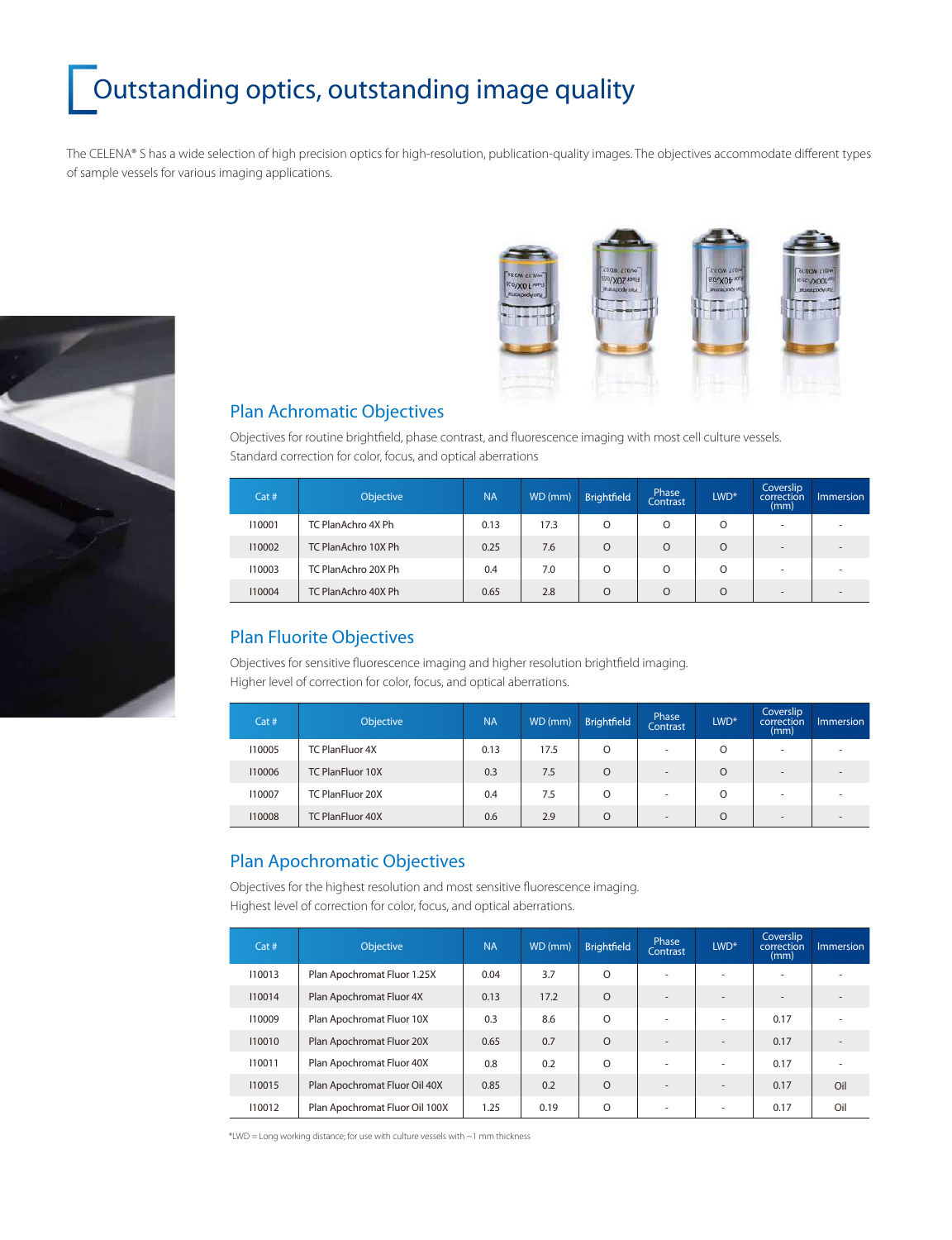

A collection of vessel holders have been to accommodate various flasks, dishes, plates, and slides.





## **TESTIMONIAL**

"The best thing about the CELENA® S is the image quality. We can use it for quick screening or for data collection and in both cases get sharp, detailed images. The multipurpose nature of the CELENA® S software makes it a great addition to our lab. Our researchers learned to get high quality images in a few minutes, which is great compared to the hours of training and practice it takes to learn on a traditional setup."

> *Jason Lee, CEO AmtixBio Inc*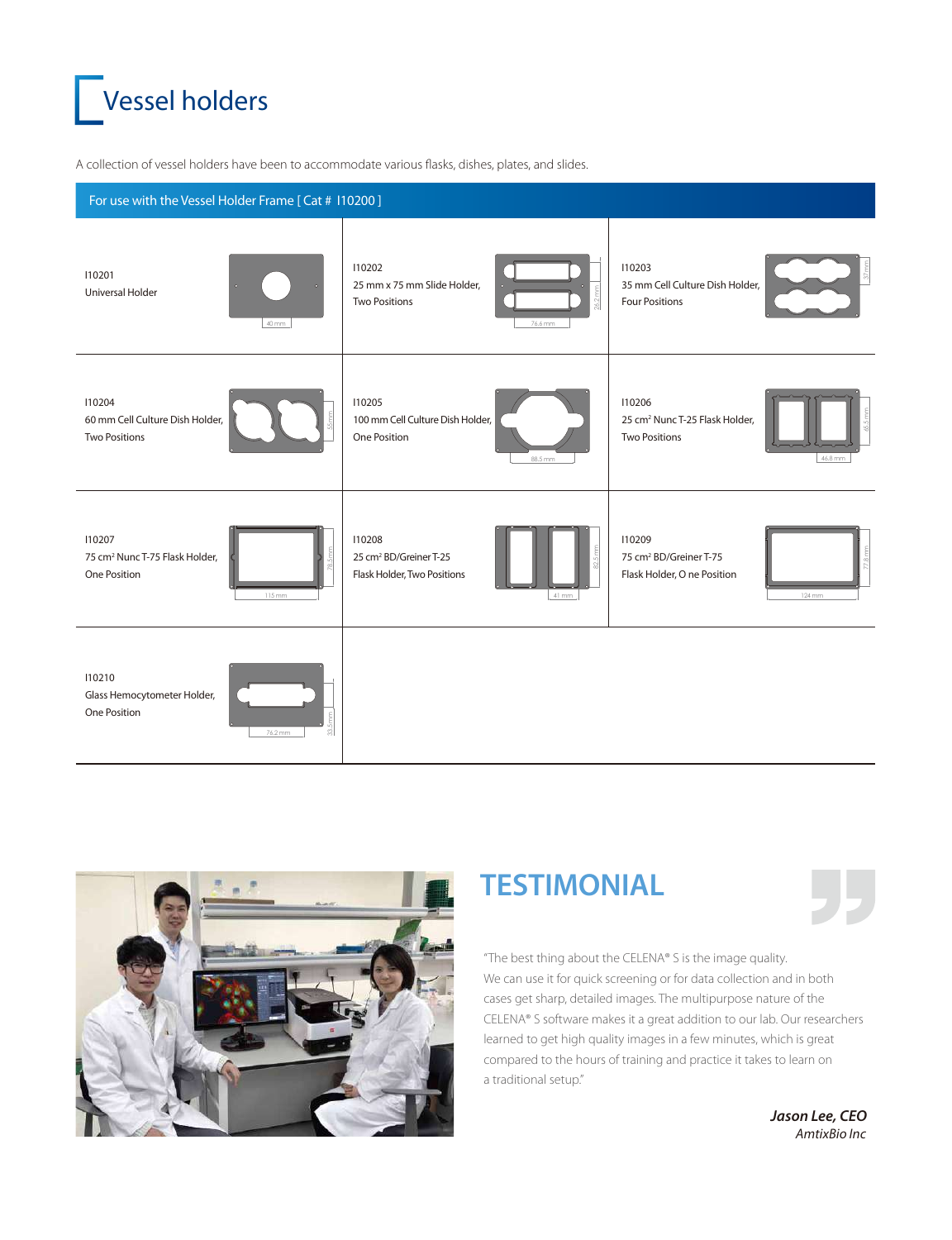

Primary mouse cortical neuron culture labeled for MAP2. Imaged using the TC PlanFluor 20X objective with the CELENA® S.

### CELENA® S Digital Imaging System

| Cat#    | <b>Objectives</b>                                                                     | <b>Filter Cubes</b>               |
|---------|---------------------------------------------------------------------------------------|-----------------------------------|
| CS20001 | Custom<br>configurations                                                              | Custom<br>configurations          |
| CS20002 | TC PlanAchro 4X Ph<br>TC PlanFluor 10X<br>TC PlanFluor 20X<br><b>TC PlanFluor 40X</b> | <b>FGFP</b><br><b>RFP</b><br>DAPI |

| CELENA® S Digital Imaging System Technical Specifications |                                                                              |  |  |  |
|-----------------------------------------------------------|------------------------------------------------------------------------------|--|--|--|
| Imaging methods                                           | Epifluorescence and transmitted light (brightfield and phase contrast)       |  |  |  |
| <b>Illumination</b>                                       | LED filter cubes with adjustable intensity (>50,000 hr life per filter cube) |  |  |  |
| Fluorescence channels                                     | 3 fluorescence channels and 1 transmitted light channel                      |  |  |  |
| Objective turret                                          | 5 positions                                                                  |  |  |  |
| Objectives                                                | High quality long working distance (LWD) and coverslip-corrected; 1.25X-100X |  |  |  |
| Condenser                                                 | 47 mm LWD condenser; 3-positions with brightfield and phase contrast annuli  |  |  |  |
| Computer                                                  | Built-in dual core CPU, 128 GB SSD internal storage                          |  |  |  |
| Stage                                                     | Mechanical X/Y stage, motorized Z stage; accommodates an onstage incubator   |  |  |  |
| LCD display                                               | Full HD color LCD monitor, 1920 x 1080 pixels (not included)                 |  |  |  |
| Camera                                                    | 1.3 MP monochrome CMOS with 1280 x 1024 pixels                               |  |  |  |
| Images                                                    | 8 or 16-bit TIFF, JPG, BMP, or PNG                                           |  |  |  |
| Dimensions $(L \times W \times H)$                        | 44 cm x 30 cm x 27 cm (17.3" x 11.6" x 10.6")                                |  |  |  |
| Weight                                                    | 20 kg (44 lb)                                                                |  |  |  |

### Onstage Incubation System

| Cat#   | Product                                   | Contents                                                                                                                                          |
|--------|-------------------------------------------|---------------------------------------------------------------------------------------------------------------------------------------------------|
| 110501 | Universal Heating System                  | - one (1) Temperature Controller<br>- one (1) Heated Plate in Multi-Well Format for 1 Chamber<br>- one (1) Heating Insert<br>- one (1) Heated Lid |
| 110502 | Gas Incubation System for CO <sub>2</sub> | - one (1) CO <sub>2</sub> Gas Mixer<br>- one (1) Humidifying Column<br>- one (1) Air Pressure Generator                                           |
| 110503 | Gas Incubation System<br>for $CO2/O2$     | - one (1) CO <sub>2</sub> /O <sub>2</sub> Gas Mixer<br>- one (1) Humidifying Column<br>- one (1) Air Pressure Generator                           |
| 110510 | <b>Heating Insert for Micro Slides</b>    |                                                                                                                                                   |
| 110511 | Heating Insert for a 35 mm Dish           |                                                                                                                                                   |

| <b>Onstage Incubation System Technical Specifications</b> |                                                                                                                                      |  |  |  |
|-----------------------------------------------------------|--------------------------------------------------------------------------------------------------------------------------------------|--|--|--|
| Compatible vessels                                        | 35 mm dishes, micro slides                                                                                                           |  |  |  |
| Temperature range                                         | Ambient temperature to 55°C                                                                                                          |  |  |  |
| CO <sub>s</sub> range                                     | $0.1 - 20%$                                                                                                                          |  |  |  |
| O <sub>2</sub> range                                      | $0 - 21%$                                                                                                                            |  |  |  |
| Humidity range                                            | 22-99%                                                                                                                               |  |  |  |
| Dimensions<br>$(L \times W \times H)$                     | Heated plate with lid: 15.5 cm x 23.6 cm x 3.0 cm<br>Temperature controller: 23 cm x 17 cm x 9 cm<br>Gas mixer: 23 cm x 17 cm x 9 cm |  |  |  |
| Weight                                                    | Heated plate with lid: 0.4 kg (0.9 lb)<br>Temperature controller: 3.4 kg (7.5 lb)<br>Gas mixer: 2.1 kg (4.6 lb)                      |  |  |  |